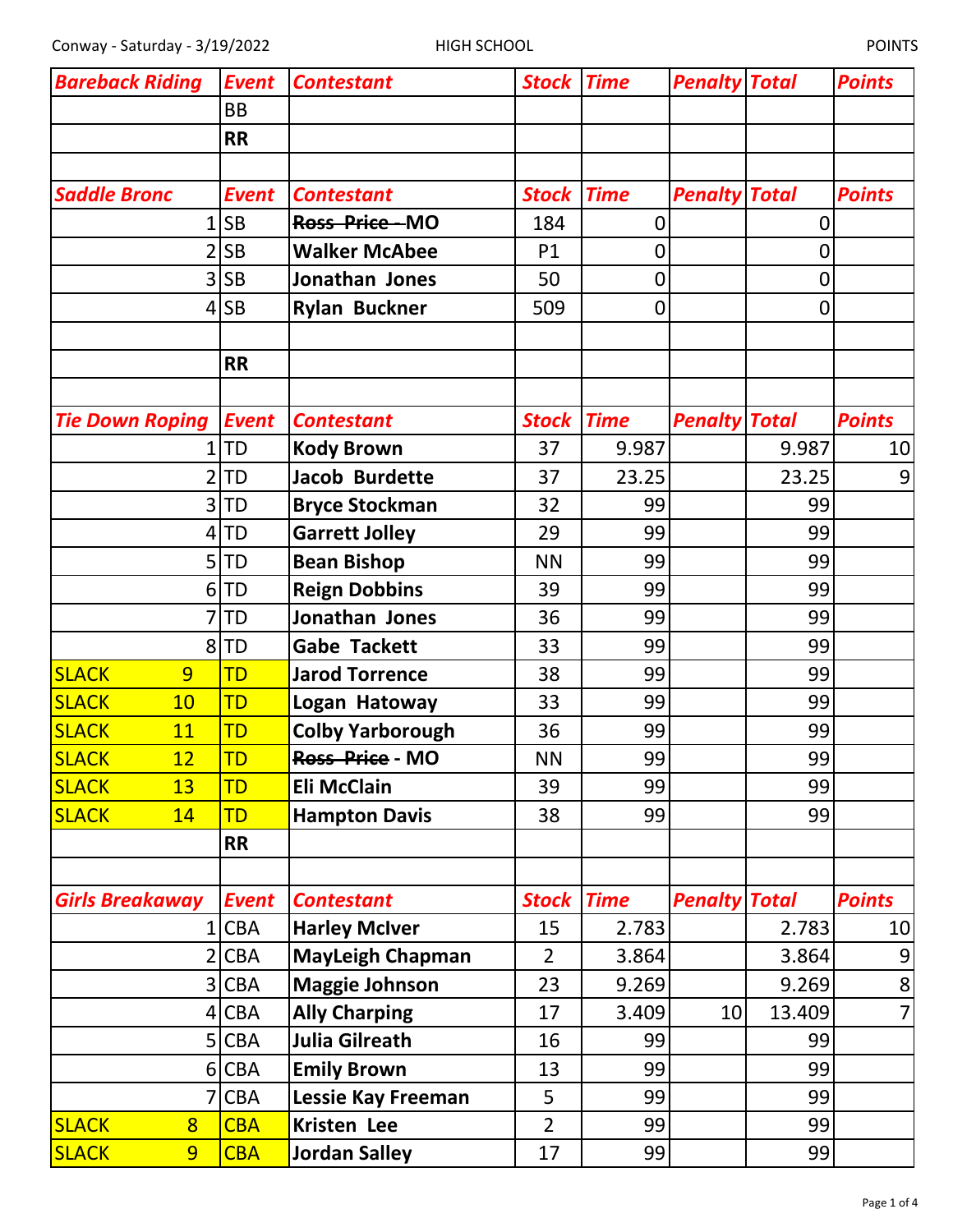Conway - Saturday - 3/19/2022 THIGH SCHOOL FORWAY - SATURAL POINTS

| <b>SLAC</b> | ĸд       | Natalie Montgomery | $\sim$ $\sim$<br>۔۔ | ۵۵ | nr<br>-- |  |
|-------------|----------|--------------------|---------------------|----|----------|--|
|             | RR<br>nn |                    |                     |    |          |  |

| <b>Steer Wrestling</b> |                  | <b>Event Contestant</b> | <b>Stock Time</b> |    | <b>Penalty Total</b> |    | <b>Points</b> |
|------------------------|------------------|-------------------------|-------------------|----|----------------------|----|---------------|
|                        | 1lSW             | <b>Reign Dobbins</b>    | 17A               | 99 |                      | 99 |               |
|                        | 2 <sub>ISW</sub> | <b>Eli McClain</b>      | 03                | 99 |                      | 99 |               |
|                        |                  |                         |                   |    |                      |    |               |
|                        | <b>RR</b>        |                         |                   |    |                      |    |               |

| <b>Cowgirls Barrel Ra Event</b> |            | <b>Contestant</b>           | <b>Stock Time</b> |             | <b>Penalty Total</b> |        | <b>Points</b>    |
|---------------------------------|------------|-----------------------------|-------------------|-------------|----------------------|--------|------------------|
|                                 | 1 CBR      | <b>Keely Orr</b>            |                   | 16.449      |                      | 16.449 | 10 <sub>l</sub>  |
| 2                               | <b>CBR</b> | <b>Emily Brown</b>          |                   | 16.543      |                      | 16.543 | 9                |
| 3                               | <b>CBR</b> | <b>Dallas Cook</b>          |                   | 16.574      |                      | 16.574 | 8                |
|                                 | 4 CBR      | Kristen Lee                 |                   | 16.868      |                      | 16.868 | 7                |
|                                 | 5 CBR      | <b>Maggie Johnson</b>       |                   | 16.979      |                      | 16.979 | $\boldsymbol{6}$ |
|                                 | 6 CBR      | <b>Emma Grace Durden</b>    |                   | 17.176      |                      | 17.176 | 5                |
|                                 | <b>CBR</b> | <b>Julia Gilreath</b>       |                   | 17.204      |                      | 17.204 | 4                |
|                                 | 8 CBR      | <b>Ashley Tharpe</b>        |                   | 17.636      |                      | 17.636 | 3                |
|                                 | $9$ CBR    | <b>Matti McBride</b>        |                   | 17.776      |                      | 17.776 | $\overline{2}$   |
|                                 | 10 CBR     | <b>Harley McIver</b>        |                   | 17.854      |                      | 17.854 | $\mathbf{1}$     |
| <b>SLACK</b><br>11              | <b>CBR</b> | Leigha Senchantixay         |                   | 18.038      |                      | 18.038 |                  |
| <b>SLACK</b><br>12              | <b>CBR</b> | <b>Anna Claire Melton</b>   |                   | 18.131      |                      | 18.131 |                  |
| <b>SLACK</b><br>13              | <b>CBR</b> | Jadyn Abrams                |                   | 18.231      |                      | 18.231 |                  |
| <b>SLACK</b><br>14              | <b>CBR</b> | <b>Chloe Dickey</b>         |                   | 18.938      |                      | 18.938 |                  |
| <b>SLACK</b><br>15              | <b>CBR</b> | <b>Gracin Norris</b>        |                   | 19.364      |                      | 19.364 |                  |
| <b>SLACK</b><br>16              | <b>CBR</b> | <b>Alexis Redd</b>          |                   | 19.885      |                      | 19.885 |                  |
| <b>SLACK</b><br>17              | <b>CBR</b> | <b>Madison Branton</b>      |                   | 16.681      | 5 <sup>1</sup>       | 21.681 |                  |
| <b>SLACK</b><br>18              | <b>CBR</b> | <b>Meredith Thompson</b>    |                   | 17.825      | 5                    | 22.825 |                  |
| <b>SLACK</b><br>19              | <b>CBR</b> | <b>Elizabeth Richardson</b> |                   | 18.981      | 5                    | 23.981 |                  |
| 20<br><b>SLACK</b>              | <b>CBR</b> | <b>Elizabeth Parks</b>      |                   | 19.053      | 5                    | 24.053 |                  |
| <b>SLACK</b><br>21              | <b>CBR</b> | <b>Mckinley Strickland</b>  |                   | 19.579      | 5                    | 24.579 |                  |
| <b>SLACK</b><br>22              | <b>CBR</b> | <b>Blake Wooten</b>         |                   | 19.75       | 5                    | 24.75  |                  |
| <b>SLACK</b><br>23              | <b>CBR</b> | Kailyn Stasney              |                   | 20.213      | 5                    | 25.213 |                  |
| SLACK<br>24                     | <b>CBR</b> | <b>Natalie Montgomery</b>   |                   | 18.454      | 10                   | 28.454 |                  |
| <b>SLACK</b><br>25              | <b>CBR</b> | Madi Stephenson             |                   | 19.376      | 10 <sup>1</sup>      | 29.376 |                  |
| <b>SLACK</b><br>26              | <b>CBR</b> | <b>Emily McBride</b>        |                   | 99          |                      | 99     |                  |
|                                 |            |                             |                   |             |                      |        |                  |
| <b>Cowgirls Pole BendEvent</b>  |            | <b>Contestant</b>           | <b>Stock</b>      | <b>Time</b> | <b>Penalty Total</b> |        | <b>Points</b>    |
|                                 | 1 PB       | Kristen Lee                 |                   | 22.402      |                      | 22.402 | 10               |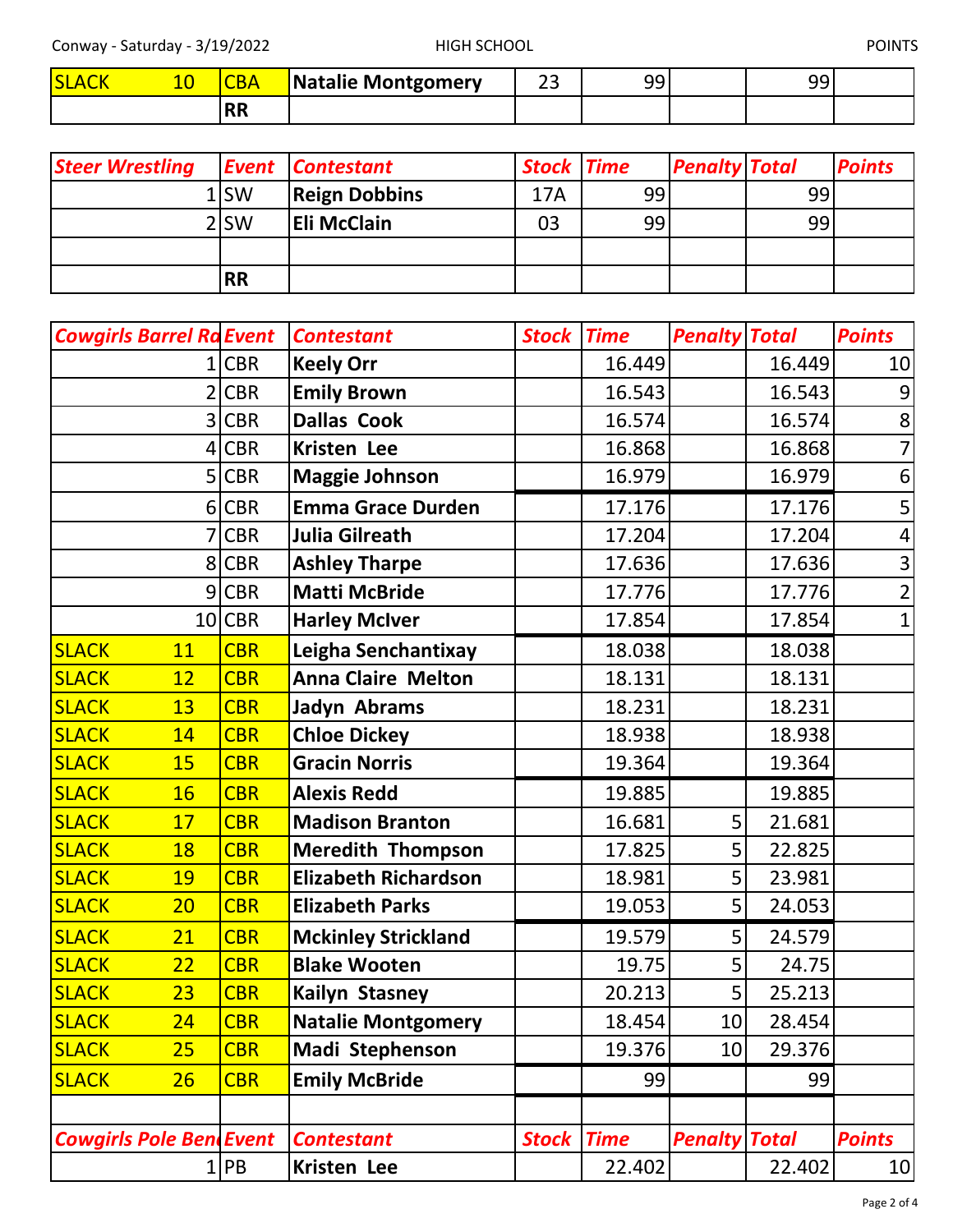| 2                  | PB             | <b>Julia Gilreath</b>          |                   | 22.686 |                      | 22.686 | $\boldsymbol{9}$ |
|--------------------|----------------|--------------------------------|-------------------|--------|----------------------|--------|------------------|
| 3                  | PB             | <b>Harley McIver</b>           |                   | 22.829 |                      | 22.829 | $\bf 8$          |
| 4                  | PB             | <b>Madison Branton</b>         |                   | 23.172 |                      | 23.172 | $\overline{7}$   |
| 5                  | PB             | <b>Emily Brown</b>             |                   | 23.236 |                      | 23.236 | $6 \overline{6}$ |
| 6                  | PB             | <b>Dallas Cook</b>             |                   | 23.249 |                      | 23.249 | 5                |
|                    | PB             | <b>Emma Grace Durden</b>       |                   | 23.374 |                      | 23.374 | $\overline{4}$   |
|                    | PB<br>8        | Jadyn Abrams                   |                   | 23.706 |                      | 23.706 | 3                |
| 9                  | PB             | <b>Elizabeth Richardson</b>    |                   | 24.64  |                      | 24.64  | $\overline{2}$   |
| 10                 | PB             | <b>Ashley Tharpe</b>           |                   | 24.968 |                      | 24.968 | $\overline{1}$   |
| <b>SLACK</b><br>11 | <b>PB</b>      | Leigha Senchantixay            |                   | 25.31  |                      | 25.31  |                  |
| <b>SLACK</b><br>12 | <b>PB</b>      | <b>Natalie Montgomery</b>      |                   | 25.595 |                      | 25.595 |                  |
| <b>SLACK</b><br>13 | <b>PB</b>      | <b>Mckinley Strickland</b>     |                   | 25.853 |                      | 25.853 |                  |
| <b>SLACK</b><br>14 | <b>PB</b>      | <b>Keely Orr</b>               |                   | 23.077 | 5                    | 28.077 |                  |
| <b>SLACK</b><br>15 | <b>PB</b>      | <b>Meredith Thompson</b>       |                   | 23.185 | 5 <sup>1</sup>       | 28.185 |                  |
| <b>SLACK</b><br>16 | <b>PB</b>      | <b>Matti McBride</b>           |                   | 23.275 | 5 <sup>1</sup>       | 28.275 |                  |
| <b>SLACK</b><br>17 | <b>PB</b>      | <b>Blake Wooten</b>            |                   | 28.903 |                      | 28.903 |                  |
| <b>SLACK</b><br>18 | <b>PB</b>      | <b>Anna Claire Melton</b>      |                   | 25.375 | 5                    | 30.375 |                  |
| <b>SLACK</b><br>19 | <b>PB</b>      | <b>Alexis Redd</b>             |                   | 27.129 | 5                    | 32.129 |                  |
| <b>SLACK</b><br>20 | <b>PB</b>      | Madi Stephenson                |                   | 99     |                      | 99     |                  |
|                    |                |                                |                   |        |                      |        |                  |
| <b>SLACK</b><br>21 | <b>PB</b>      | <b>Maggie Johnson</b>          |                   | 99     |                      | 99     |                  |
|                    |                |                                |                   |        |                      |        |                  |
| <b>Team Roping</b> | <b>Event</b>   | <b>Contestant</b>              | <b>Stock Time</b> |        | <b>Penalty Total</b> |        | <b>Points</b>    |
|                    | <b>TR</b>      | <b>Maggie Johnson</b>          | 57                | 8.046  | 5 <sup>1</sup>       | 13.046 | 10               |
|                    | <b>TR</b>      | <b>Jacob Helms</b>             |                   | 8.046  | 5                    | 13.046 | 10               |
|                    | 2 TR           | <b>Harley McIver</b>           | 36                | 9.299  | 5.                   | 14.299 | $\overline{9}$   |
|                    | <b>TR</b>      | <b>Jarod Torrence</b>          |                   | 9.299  | 5 <sup>1</sup>       | 14.299 | $\mathsf g$      |
|                    | 3<br><b>TR</b> | <b>Colby Bell</b>              | 29                | 10.622 | 5                    | 15.622 | $\bf 8$          |
|                    | <b>TR</b><br>3 | <b>Eli McClain</b>             |                   | 10.622 | 5                    | 15.622 | $\bf 8$          |
|                    | <b>TR</b><br>4 | <b>Kristen Lee</b>             | 26                | 8.349  | 15                   | 23.349 | $\overline{7}$   |
|                    | <b>TR</b><br>4 | Ross Price - K. Brown          |                   | 8.349  | 15                   | 23.349 |                  |
| 5                  | <b>TR</b>      | <b>Blaine Horsley-R.Dobbin</b> | 13                | 18.452 | 5                    | 23.452 |                  |
|                    | <b>TR</b><br>5 | <b>Dylan White</b>             |                   | 18.452 | 5                    | 23.452 | $6 \overline{6}$ |
|                    | <b>TR</b><br>6 | <b>Ty Faulkenberry</b>         | 51                | 99     |                      | 99     |                  |
|                    | $6$ TR         | <b>Trexler Phillips</b>        |                   | 99     | $\overline{0}$       | 99     |                  |
|                    | <b>TR</b>      | <b>Bryce Stockman</b>          | 106               | 99     |                      | 99     |                  |
|                    | <b>TR</b>      | <b>Lessie Freeman</b>          |                   | 99     | $\overline{0}$       | 99     |                  |
|                    | 8<br><b>TR</b> | Logan Hatoway                  | 113               | 99     |                      | 99     |                  |
|                    | 8 TR           | Jonathan Jones                 |                   | 99     | $\overline{0}$       | 99     |                  |